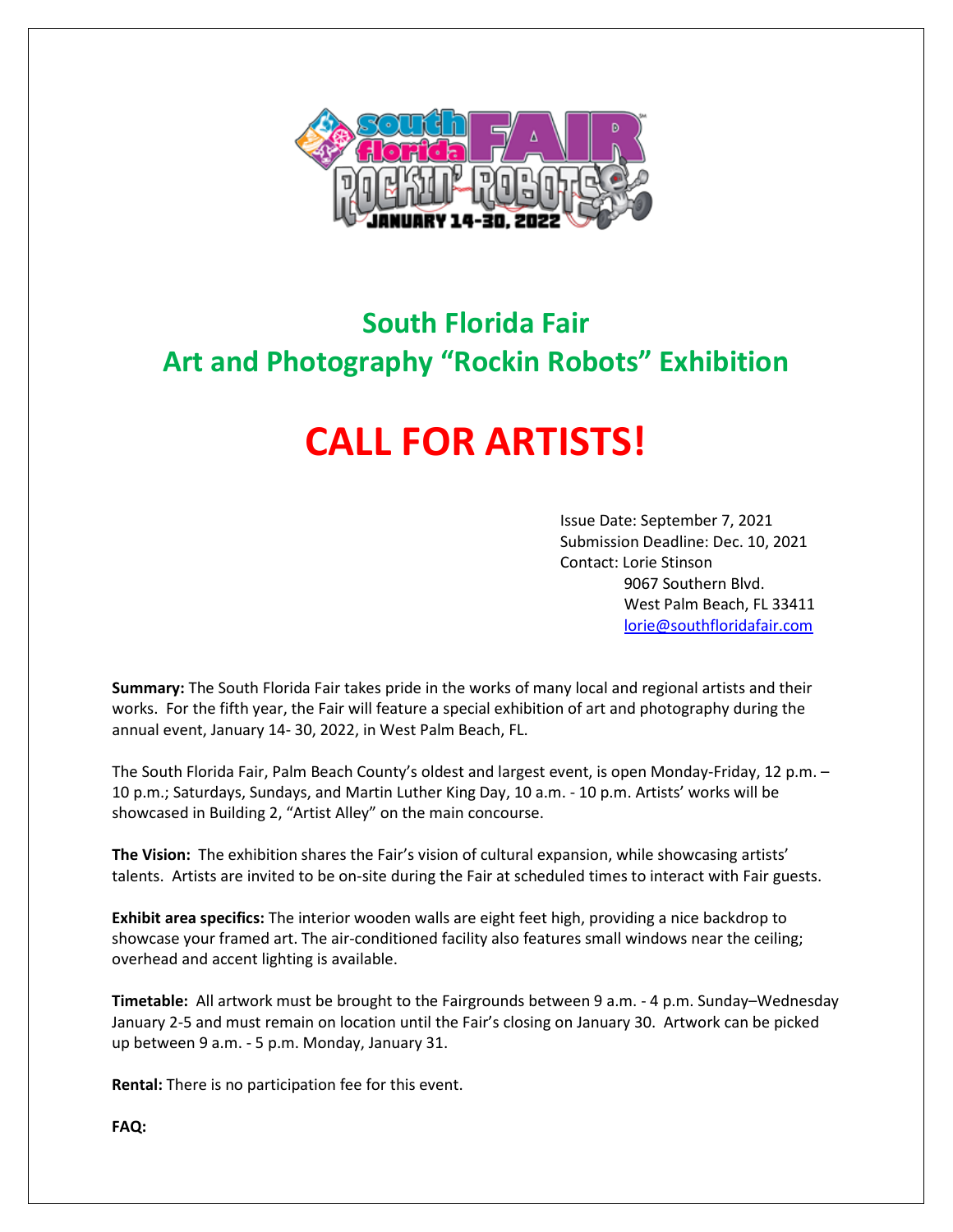- Sales: Selling your Artwork is permissible at the end of the Fair.
- Security: The Fair has 24-hour security with a designated guard assigned to this area during operational hours.
- Insurance: Please make sure your artwork is covered under your policy.
- Handling of the Art: Only the artist and staff hanging the Artwork may handle the Artwork.

**How to Submit a Proposal:** Please complete the attached form and return it to:

Lorie Stinson, CFE Special Events Manager, South Florida Fair P.O. Box 210367 West Palm Beach, FL 33421

OR, email your submission form along with a photo of your Artwork to: Lorie Stinson at[: lorie@southfloridafair.com](mailto:lorie@southfloridafair.com) or fax: 561-790-5246

## **SCHEDULE A**

\*\*ALL ARTWORK MUST be labeled identically below and on work itself \*\*

| Entry 1:                                                                         | NAME: A CONSERVATION CONTINUES AND A CONSERVATION OF THE CONSERVATION OF THE CONSERVATION OF THE CONSERVATION OF THE CONSERVATION OF THE CONSERVATION OF THE CONSERVATION OF THE CONSERVATION OF THE CONSERVATION OF THE CONSE |  |  |  |  |                        |
|----------------------------------------------------------------------------------|--------------------------------------------------------------------------------------------------------------------------------------------------------------------------------------------------------------------------------|--|--|--|--|------------------------|
|                                                                                  |                                                                                                                                                                                                                                |  |  |  |  |                        |
|                                                                                  |                                                                                                                                                                                                                                |  |  |  |  |                        |
|                                                                                  |                                                                                                                                                                                                                                |  |  |  |  |                        |
|                                                                                  |                                                                                                                                                                                                                                |  |  |  |  |                        |
|                                                                                  |                                                                                                                                                                                                                                |  |  |  |  |                        |
|                                                                                  |                                                                                                                                                                                                                                |  |  |  |  |                        |
|                                                                                  |                                                                                                                                                                                                                                |  |  |  |  | Depth: _______________ |
|                                                                                  |                                                                                                                                                                                                                                |  |  |  |  |                        |
|                                                                                  |                                                                                                                                                                                                                                |  |  |  |  |                        |
|                                                                                  |                                                                                                                                                                                                                                |  |  |  |  |                        |
| Installation Instructions/ Accessories Included: _______________________________ |                                                                                                                                                                                                                                |  |  |  |  |                        |
|                                                                                  |                                                                                                                                                                                                                                |  |  |  |  |                        |
|                                                                                  |                                                                                                                                                                                                                                |  |  |  |  |                        |
|                                                                                  |                                                                                                                                                                                                                                |  |  |  |  |                        |
|                                                                                  |                                                                                                                                                                                                                                |  |  |  |  |                        |